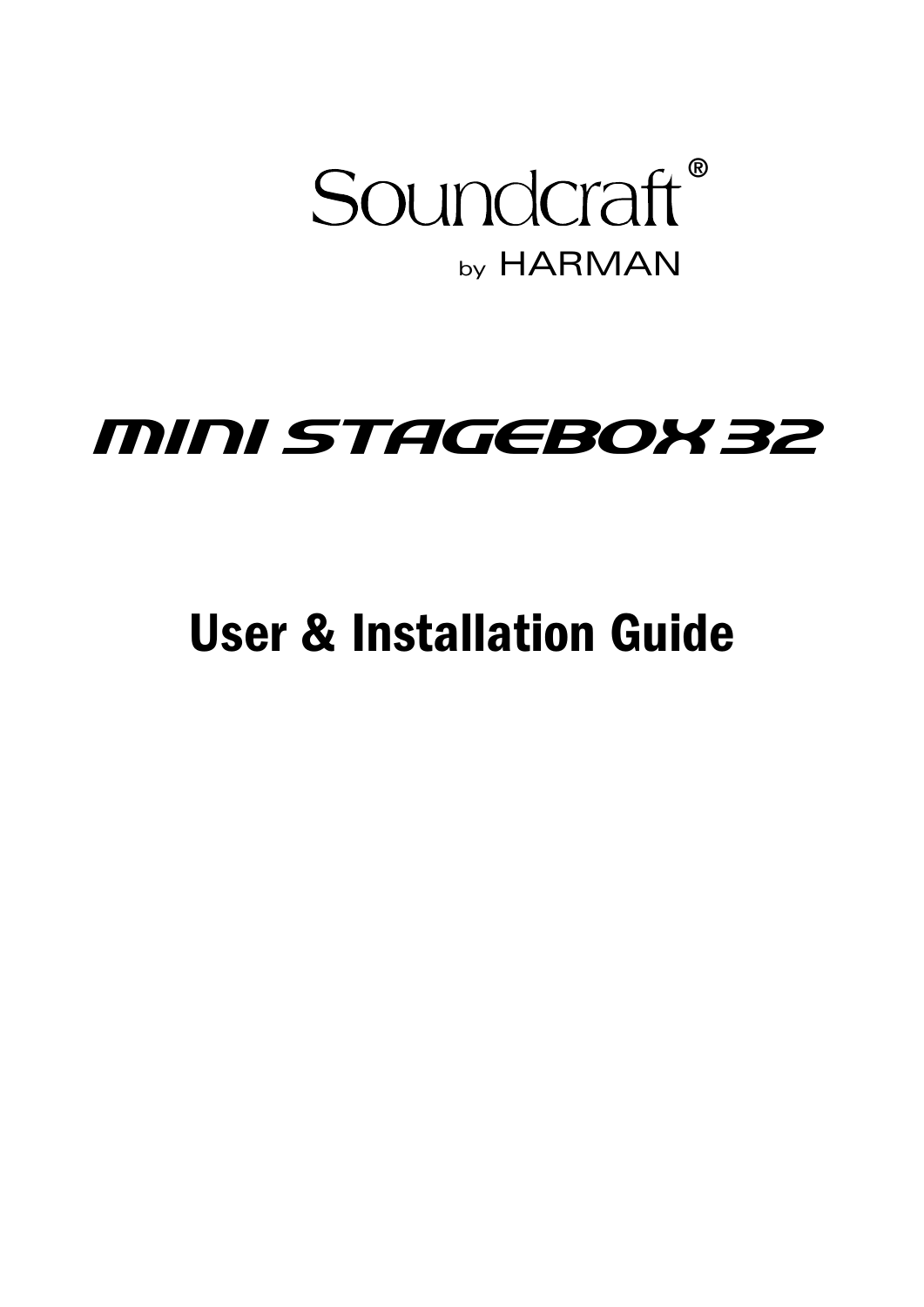

## IMPORTANT

## Please read this manual carefully before using your unit for the first time.

 $\epsilon$ 

**This equipment complies**  This equipment complies with the EMC directive 2004/108/EC **with the EMC Directive**  and LVD 2006/95/EC

**2006/95/EC** This product is approved to safety standards IEC 60065:2005 +A1:2005 EN60065:2006 +A1:2006 + A1:2008 UL60065 7th Edition CAN/CSA-E60065-03 +A1:2006

And EMC standards EN55103-1: 2009 (E2) EN55103-2: 2009 (E2)

Warning: Any modification or changes made to this device, unless explicitly approved by Harman, will invalidate the authorisation of this device. Operation of an unauthorised device is prohibited under Section 302 of the Communications act of 1934, as amended, and Subpart 1 of Part 2 of Chapter 47 of the Code of Federal Regulations.

NOTE: This equipment has been tested and found to comply with the limits for a Class B digital device, pursuant to Part 15 of the FCC Rules. These limits are designed to provide reasonable protection against harmful interference in a residential installation. This equipment generates, uses and can radiate radio frequency energy and, if not installed and used in accordance with the instructions, may cause harmful interference to radio communications. However, there is no guarantee that interference will not occur in a particular installation. If this equipment does cause harmful interference to radio or television reception, which can be determined by turning the equipment off and on, the user is encouraged to try to correct the interference by one or more of the following measures:

- \* Reorient or relocate the receiving antenna
- \* Increase the separation between the equipment and the receiver
- \* Connect the equipment into an outlet on a circuit different from that to which the receiver is connected.
- \* Consult the dealer or an experienced radio/TV technician for help

#### For further details contact

Harman International Industries Ltd, Cranborne House, Cranborne Road, Potters Bar, Hertfordshire EN6 3JN, UK Telephone +44(0) 1707 665000 Fax +44 (0)1707 660742 email: soundcraft@harman.com

© Harman International Industries Ltd. 2014 All rights reserved. Parts of the design of this product may be protected by worldwide patents. Part No. 5028913

by HARMAN  $\bullet$  Soundcraft Soundcraft is a trading division of Harman International Industries Ltd. Information in this manual is subject to change without notice and does not represent a commitment on the part of the vendor. Soundcraft shall not be liable for any loss or damage whatsoever arising from the use of information or any error contained in this manual.

No part of this manual may be reproduced, stored in a retrieval system, or transmitted, in any form or by any means, electronic, electrical, mechanical, optical, chemical, including photocopying and recording, for any purpose without the express written permission of Soundcraft.

Harman International Industries Limited Cranborne House, Cranborne Road, POTTERS BAR, Hertfordshire, EN6 3JN, UK

Tel: +44 (0)1707 665000 Fax: +44 (0)1707 660742 http://www.soundcraft.com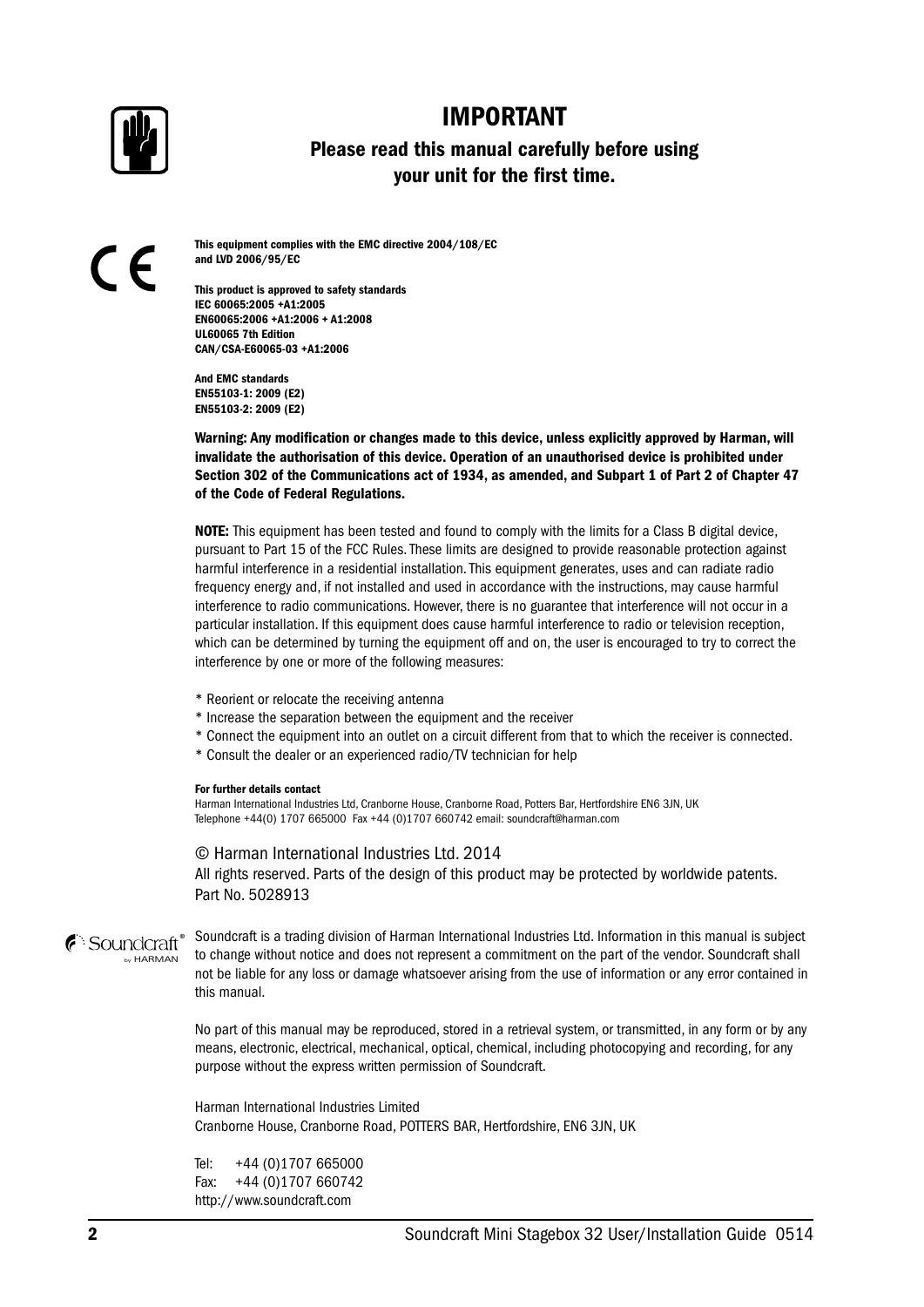# **CONTENTS**

| <b>INTRODUCTION</b>                                |    |
|----------------------------------------------------|----|
| SAFETY NOTICES                                     | 4  |
| <b>SAFETY SYMBOL GUIDE</b>                         | 4  |
| <b>IMPORTANT SAFETY WARNINGS</b>                   | 5  |
| ELECTROSTATIC DISCHARGE (ESD)                      | 6  |
| <b>IMPORTANT SAFETY INSTRUCTIONS</b>               | 7  |
| <b>WORKING SAFELY WITH SOUND</b>                   | 8  |
| <b>FEATURES</b>                                    | 9  |
| <b>MINI STAGEBOX FRONT PANEL</b>                   | 10 |
| MINI STAGEBOX REAR PANEL                           | 10 |
| <b>MOUNTING MINI STAGEBOX</b>                      | 11 |
| <b>MADI LINK CARD</b>                              | 11 |
| <b>CONNECTING IT UP</b>                            | 12 |
| MINI STAGEBOX CONNECTING TO VI2-VI6 RANGE CONSOLES | 12 |
| MINI STAGEBOX CONNECTING TO SI OR VI1 CONSOLES     | 13 |
| MINI STAGEBOX CONNECTING TO TWO CONSOLES           | 14 |
| <b>SPECIFICATIONS</b>                              | 15 |
| <b>WARRANTY</b>                                    | 16 |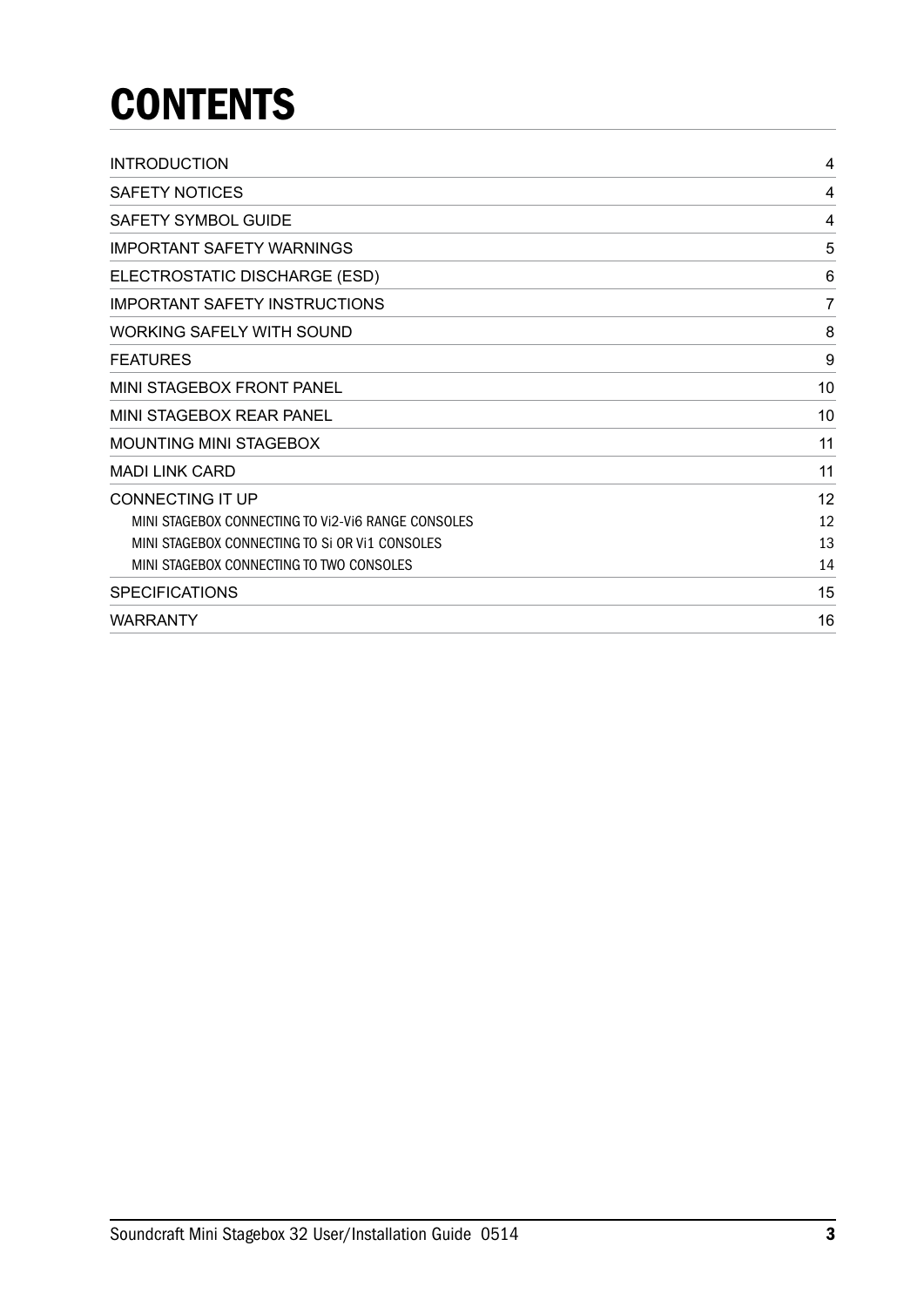# INTRODUCTION

## SAFETY NOTICES

FOR YOUR OWN SAFETY AND TO AVOID INVALIDATION OF THE WARRANTY PLEASE READ THIS SECTION CAREFULLY.

## SAFETY SYMBOL GUIDE

For your own safety and to avoid invalidation of the warranty all text marked with these symbols should be read carefully.

#### WARNINGS



The lightning flash with arrowhead symbol, is intended to alert the user to the presence of un-insulated "dangerous voltage" within the product's enclosure that may be of sufficient magnitude to constitute a risk of electric shock to persons.

#### **CAUTIONS**



The exclamation point within an equilateral triangle is intended to alert the user to the presence of important operating and maintenance (servicing) instructions in the literature accompanying the appliance.

#### **NOTES**



Contain important information and useful tips on the operation of your equipment.

#### HEADPHONES SAFETY WARNING



Contain important information and useful tips on headphone outputs and monitoring levels.

#### ESD WARNING



The crossed-out hand symbol is intended to alert the user to devices sensitive to electrostatic discharge. Please refer to the instructions on page 6.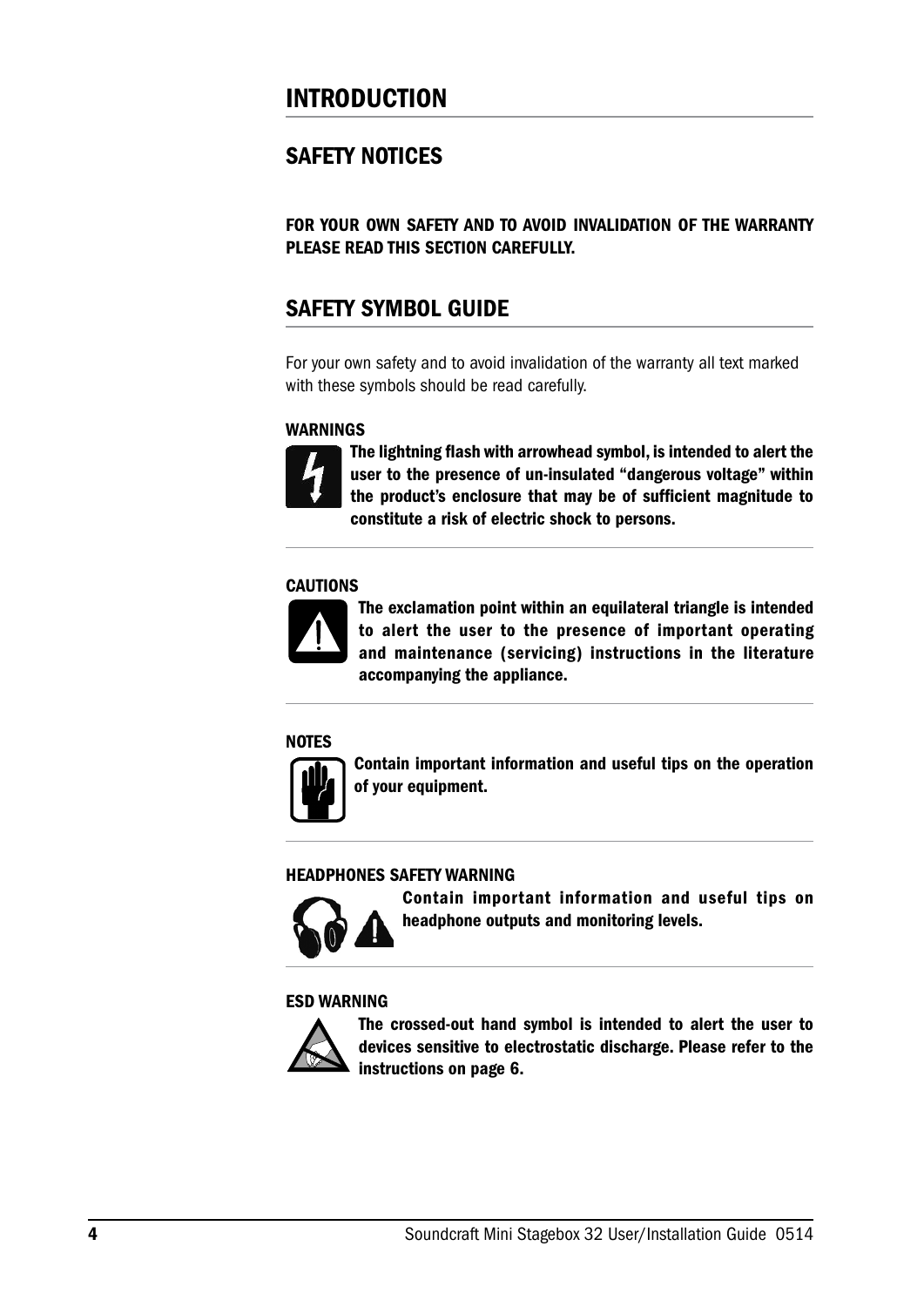## IMPORTANT SAFETY WARNINGS

THIS APPARATUS MUST BE EARTHED. Under no circumstances should the safety earth be disconnected from the mains lead.

The mains supply disconnect device is the mains plug. It must remain accessible so as to be readily operable when the apparatus is in use.

If any part of the mains cord set is damaged, the complete cord set should be replaced. The following information is for reference only.

The wires in the mains lead are coloured in accordance with the following code:

Earth (Ground): Green and Yellow (US - Green/Yellow)

| Neutral:    | Blue (US - White)  |
|-------------|--------------------|
| Live (Hot): | Brown (US - Black) |

As the colours of the wires in the mains lead may not correspond with the coloured markings identifying the terminals in your plug, proceed as follows:

The wire which is coloured Green and Yellow must be connected to the terminal in the plug which is marked with the letter E or by the earth symbol.  $\bigoplus$ 

The wire which is coloured Blue must be connected to the terminal in the plug which is marked with the letter N.

The wire which is coloured Brown must be connected to the terminal in the plug which is marked with the letter L.

Ensure that these colour codes are followed carefully in the event of the plug being changed.

This unit is capable of operating over a range of mains voltages as marked on the rear panel.

The internal power supply unit contains no user serviceable parts. Refer all servicing to a qualified service engineer, through the appropriate Soundcraft dealer.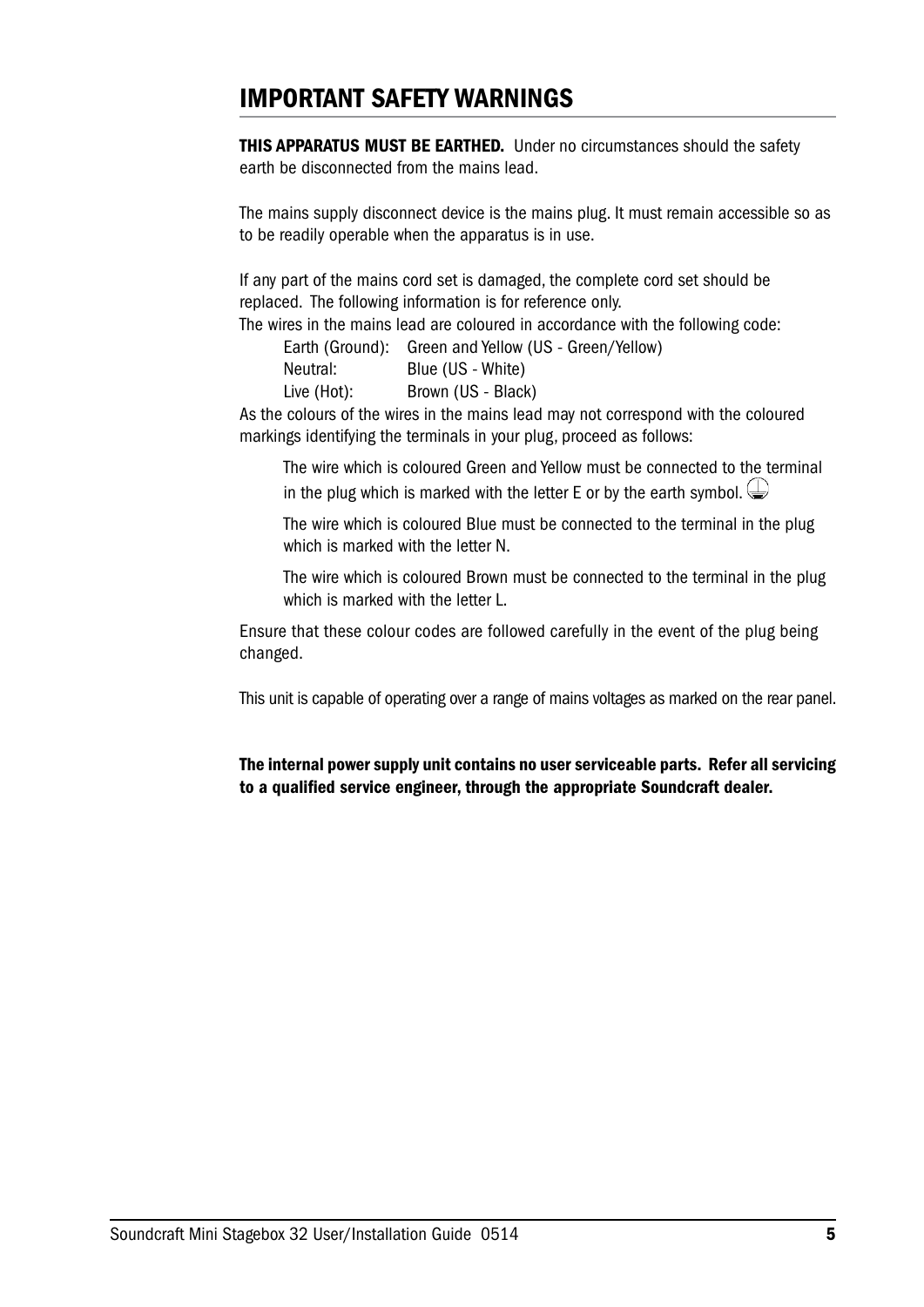## ELECTROSTATIC DISCHARGE (ESD)



Many semiconductor components are sensitive to electrostatic discharge (ESD). The lifespan of assemblies containing such components can be drastically reduced by improper handling during maintenance and repair. Please observe the following rules when handling ESD sensitive components:

- ESD sensitive components should only be stored and transported in the packing material specifically provided for this purpose.
- When performing a repair by replacing complete assemblies, the removed assembly must be sent back to the supplier in the same packing material in which the replacement assembly was shipped. If this should not be the case, any claim for a possible refund will be null and void.
- Unpacked ESD sensitive components should only be handled in ESD protected areas (EPA, e.g. area for field service, repair or service bench) and only be touched by persons wearing a wristlet connected to the ground potential of the repair or service bench by a series resistor. The equipment to be repaired or serviced as well as all tools and electrically semi-conducting work, storage, and floor mats should also be connected to this ground potential.
- The terminals of ESD sensitive components must not come in uncontrolled contact with electrostatically chargeable or metallic surfaces (voltage puncture, discharge shock hazard).
- To prevent the components from undefined transient stress and possible damage due to inadmissible voltages or compensation currents, electrical connections should only be established or separated when the equipment is switched off and after any capacitor charges have decayed.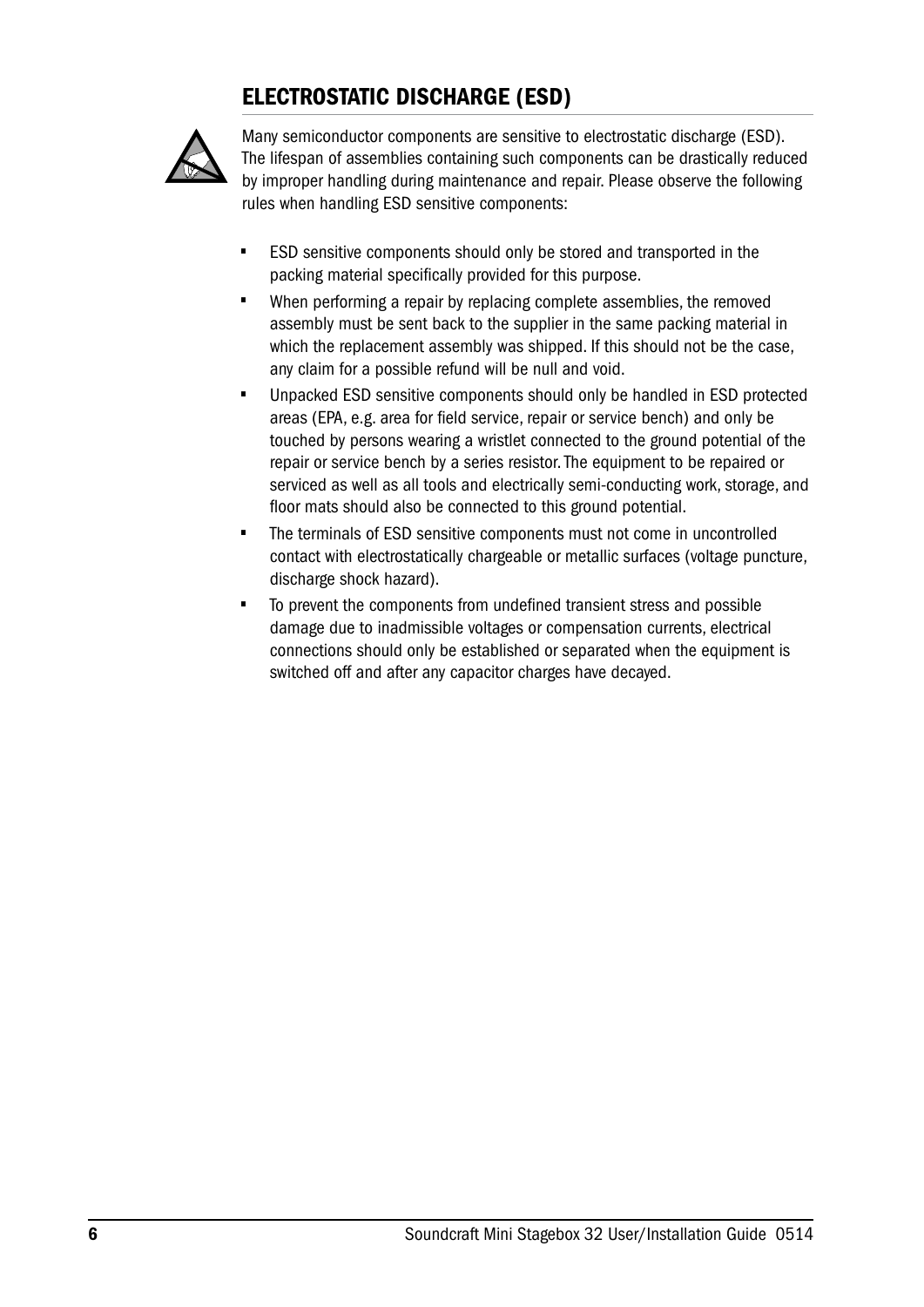## IMPORTANT SAFETY INSTRUCTIONS

Read these instructions.

Keep these instructions.

Heed all warnings.

Follow all instructions.

Do not use this apparatus near water.

Clean only with a dry cloth.

Do not block any ventilation openings. Install in accordance with the manufacturer's **instructions** 

Do not install near any heat sources such as radiators, heat registers, stoves, or other apparatus (including amplifiers) that produce heat.

Do not defeat the safety purpose of a polarised or grounding type plug. A polarised plug has two blades with one wider than the other. A grounding type plug has two blades and a third grounding prong. The wide blade or the third prong are provided for your safety. If the provided plug does not fit into your outlet, consult an electrician for replacement of the obsolete outlet.

Protect the power cord from being walked on or pinched particularly at plugs, convenience receptacles and the point where they exit from the apparatus.

Only use attachments/accessories specified by the manufacturer.



Use only with the cart, stand, tripod, bracket or table specified by the manufacturer, or sold with the apparatus. When a cart is used, use caution when moving the cart/ apparatus combination to avoid injury from tip-over.

Unplug this apparatus during lightning storms or when unused for long periods of time.

Refer all servicing to qualified service personnel. Servicing is required when the apparatus has been damaged in any way, such as power-supply cord or plug is damaged, liquid has been spilled or objects fallen into the apparatus, the apparatus has been exposed to rain or moisture, does not operate normally, or has been dropped.



NOTE: It is recommended that all maintenance and service on the product should be carried out by Soundcraft or its authorised agents. Soundcraft cannot accept any liability whatsoever for any loss or damage caused by service, maintenance or repair by unauthorised personnel.



WARNING: To reduce the risk of fire or electric shock, do not expose this apparatus to rain or moisture. Do not expose the apparatus to dripping or splashing and do not place objects filled with liquids, such as vases, on the apparatus. No naked flame sources, such as lighted candles, should be placed on the apparatus. Ventilation should not be impeded by covering the ventilation openings with items such as newspapers, table cloths, curtains etc.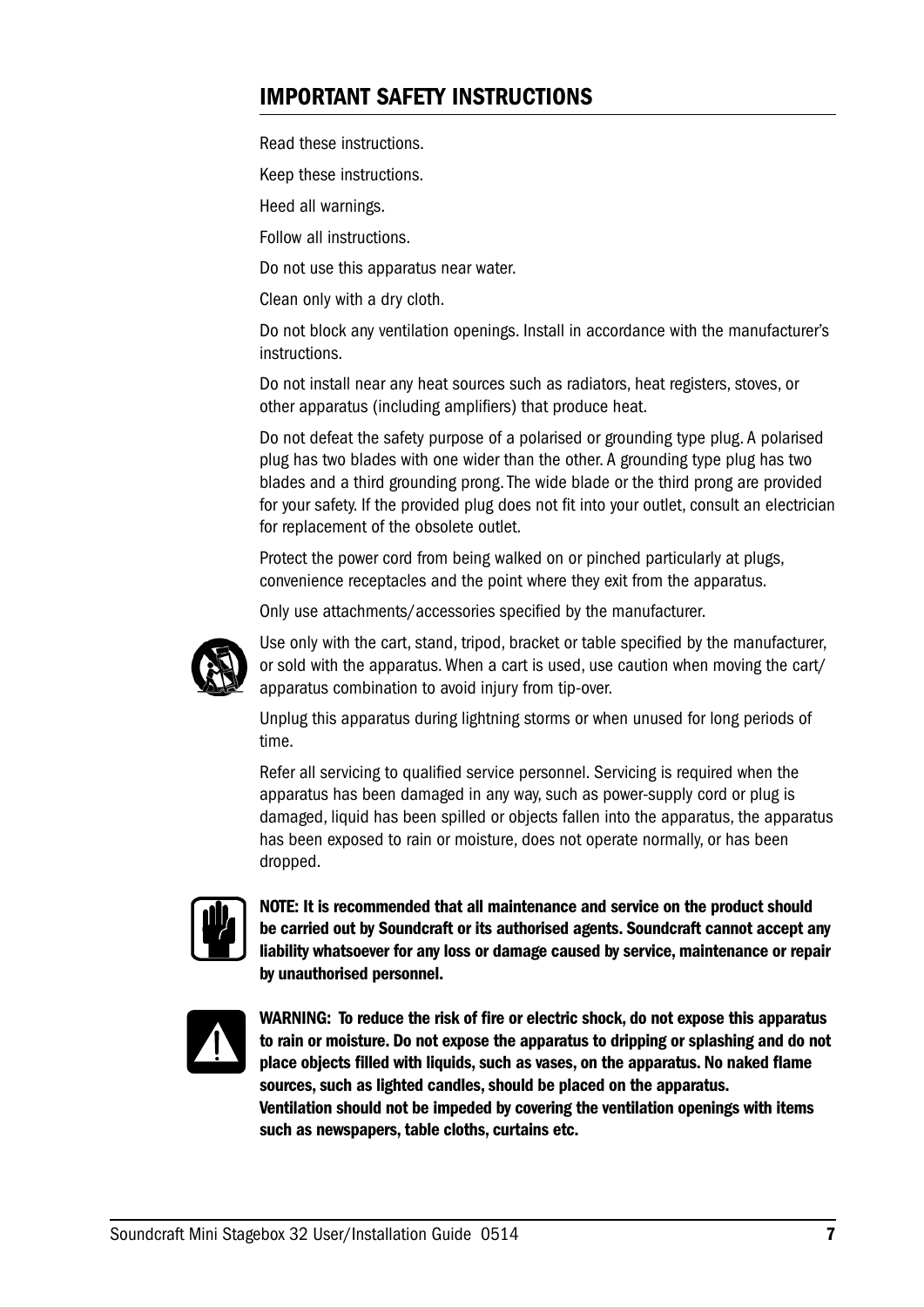## WORKING SAFELY WITH SOUND



Although your new unit will not make any noise until you feed it signals, it has the capability to produce sounds which when monitored through a PA system or headphones can damage hearing over time.

The table below is taken from the Occupational Safety & Health Administration directive on occupational noise exposure (1926.52):

| <b>DURATION PER DAY,</b><br><b>HOURS</b> | <b>SOUND LEVEL dBA</b><br><b>SLOW RESPONSE</b> |
|------------------------------------------|------------------------------------------------|
| 8                                        | 90                                             |
| 6                                        | 92                                             |
| 4                                        | 95                                             |
| 3                                        | 97                                             |
| $\overline{2}$                           | 100                                            |
| 1.5                                      | 102                                            |
| 1                                        | 105                                            |
| 0.5                                      | 110                                            |
| < 0.25                                   | 115                                            |

#### PERMISSIBLE NOISE EXPOSURE

Conforming to this directive will minimise the risk of hearing damage caused by long listening periods. A simple rule to follow is — the longer you listen, the lower the average volume should be.

Please take care when working with your audio. If you are manipulating controls which you don't understand (which we all do when we are learning), make sure your monitors are turned down. Remember that your ears are the most important tool of your trade, look after them, and they will look after you.

Most importantly — don't be afraid to experiment to find out how each parameter affects the sound — this will extend your creativity and help you to get the best results.

Recommended headphone impedance is 50-600 ohms.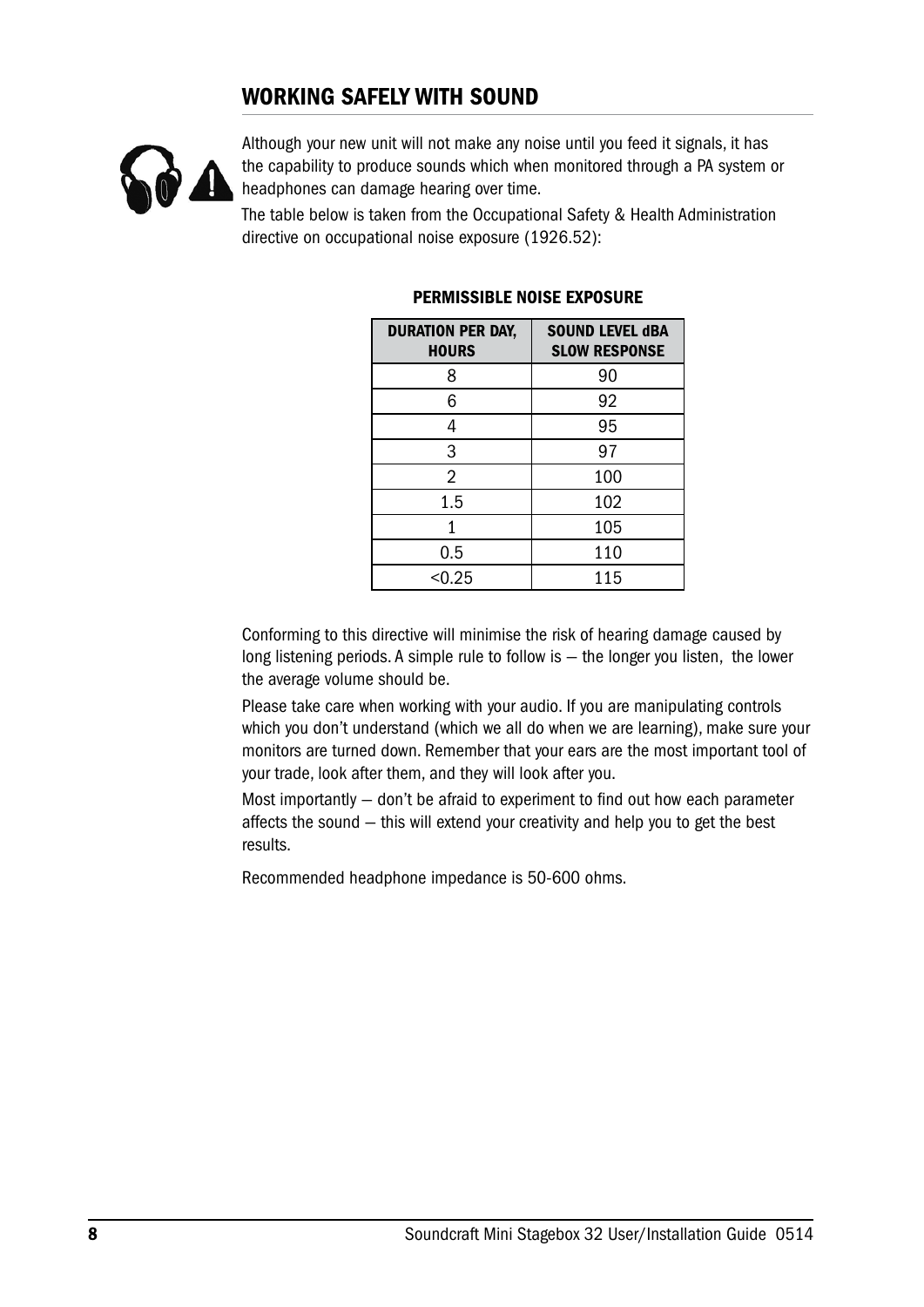## FEATURES

The Mini Stagebox 32 is ideal for for expanding the I/O capabilities of any of the Vi or Si range of consoles regardless of whether that I/O is needed locally or hundreds of metres away on the stage.

The Soundcraft Mini Stagebox 32 requires only 3U of rack space and, in this tiny footprint, provides 32 recallable mic/line inputs, 8 balanced line outputs and 4 pairs of AES outputs, all lifted directly from the Vi1 and larger Compact Stagebox.

The Mini Stagebox 32 is connected to the host console using Cat-5, similar to how the larger 64 mic/line Vi6 Stagebox is hooked up, and shares the same redundant MADI cable capability when connected directly to a single console. The efficient design negates the need for a fan so making the MINI Stagebox ideal for applications where silence is a must!

#### Expansion Slots

On the rear of the Mini Stagebox 32 are two blank panels reserved for future expansion.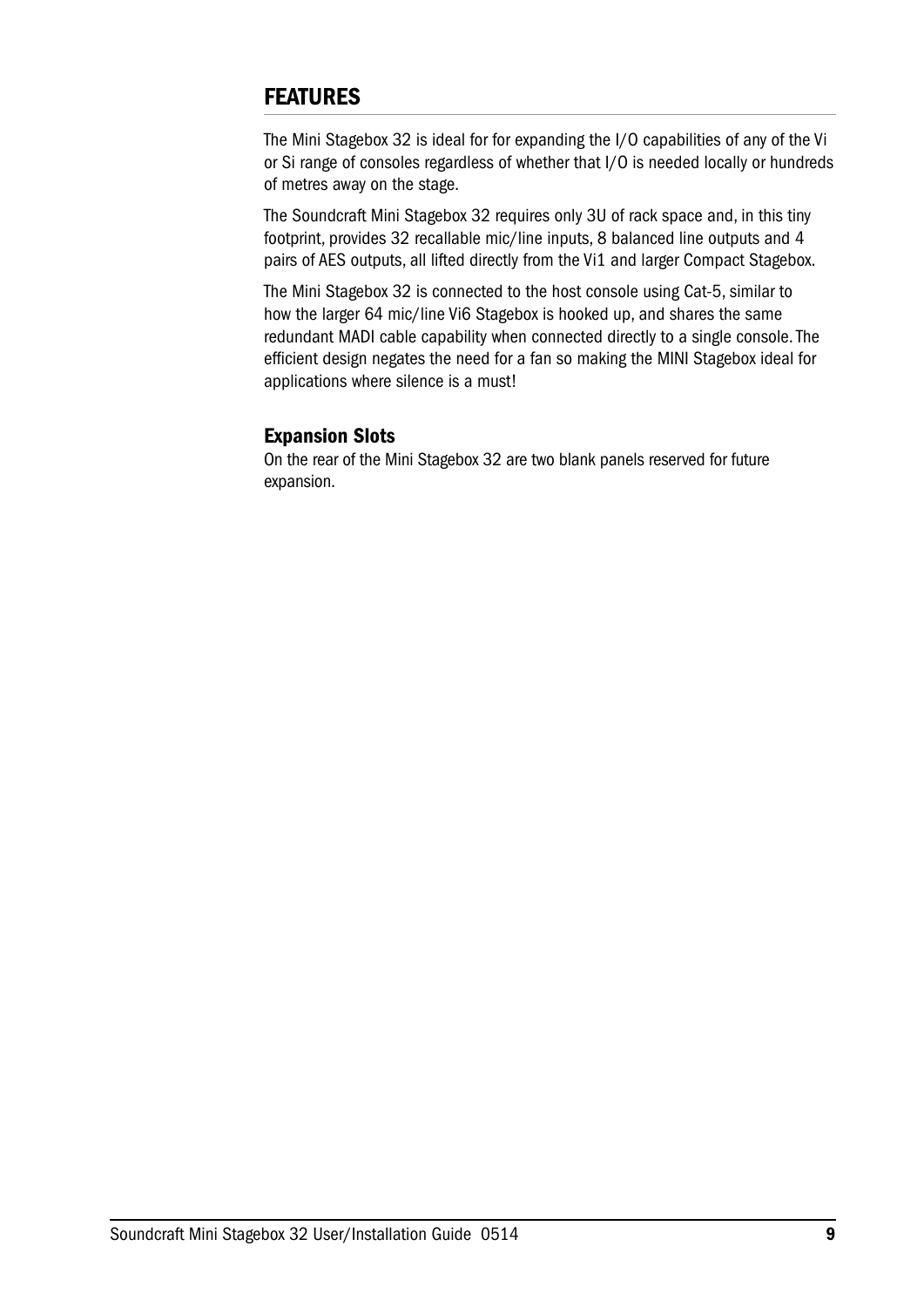## MINI STAGEBOX 32 FRONT PANEL



- 5. MADI CARD
	- 6. POWER INDICATOR

## MINI STAGEBOX 32 REAR PANEL

3. LINE OUT 1-8 - CARD I



1. AC INLET AND POWER SWITCH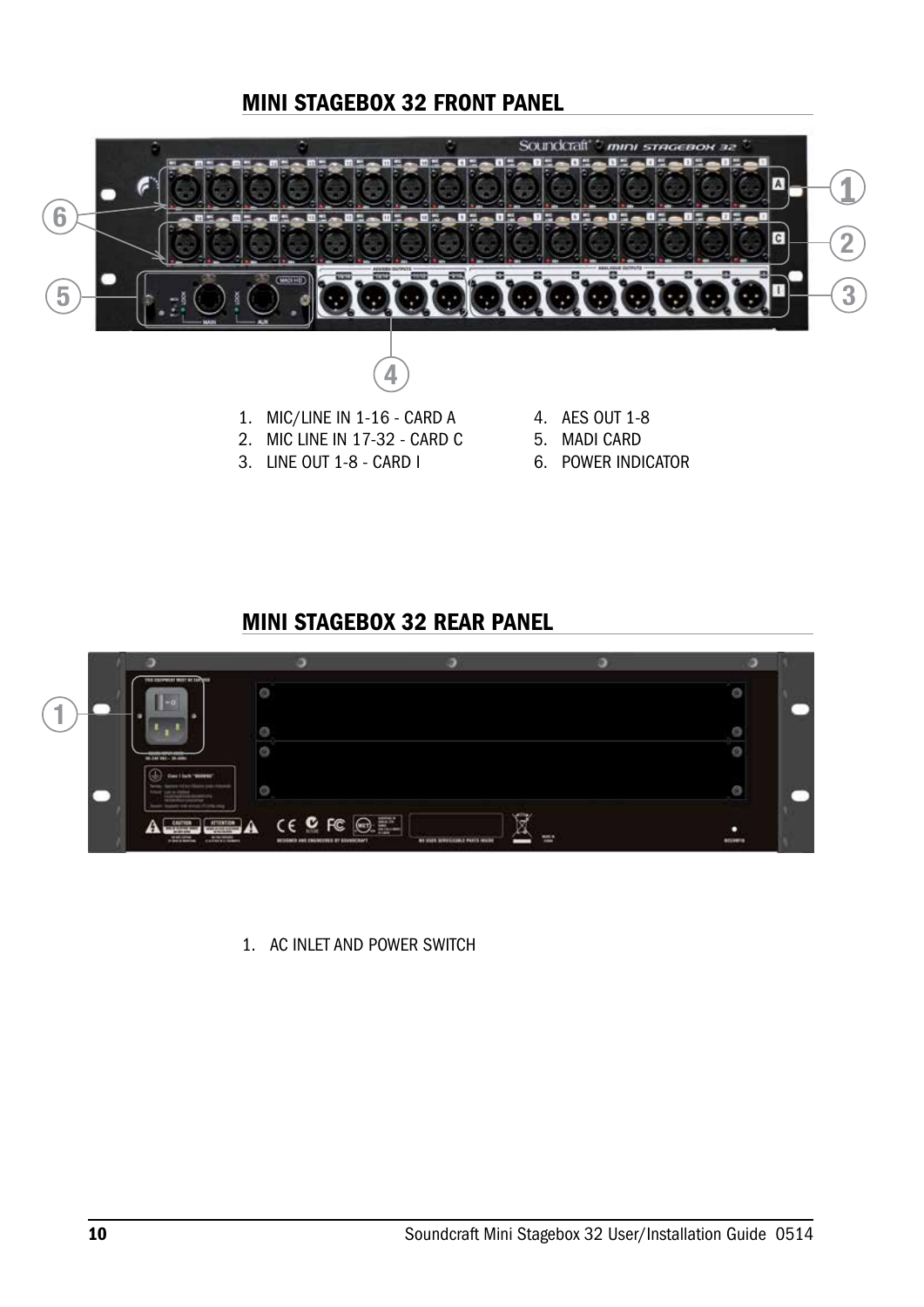## MOUNTING MINI STAGEBOX 32

When installed in a 19" rack mount ensure all four mounting holes are used.

If mounted with other equipment that may get hot (~power requirement of 'other' equipment >100W) it is recommended to leave a 1U gap between the equipment.

In all scenarios, the air vents must not be obstructed and the Mini Stagebox 32 must not be mounted in a fully sealed enclosure.

## MADI LINK CARD

This card provides the audio and control connections to the console through a Cat-5 MADI link. The corresponding MADI card in the console transmits the clock for the Mini Stagebox 32 down the MADI stream.

The second (AUX) connector on the card can be used to provide a redundant connection to the console, or to connect to a second console. The MAIN/AUX switch on the MADI HD card changes the mode of the mic preamp control and redundancy setting. When the "MAIN" switch is set to ON and the "AUX" switch is set to OFF, the console connected to the MAIN port will have the mic preamp control. When the "AUX" switch is set to ON and the "MAIN" switch is set to "OFF", the console connected to the AUX port will have the mic preamp control. If both switches are set to OFF, the MADI HD card will operate in REDUNDANT mode.

The MADI HD card indicates its clock status with the 'LOCK' LED on the card.



It is possible to connect two different consoles to the MAIN and AUX ports, and provide a split of the mic inputs to the two consoles. However, be aware of which console has control of the preamp gains and is able to send signals to the Mini Stagebox (MSB) 32 outputs.

The main console is determined by the Main/Aux/Redundant switch on the new variant of MADI HD cards and is determined by the first active console to be connected to the MSB, or the first console to be switched on for older variants of the MADI HD card. For the older variant MADI HD cards, this means that the gain control and output routing can switch from one console to the other, depending on power-up order or connection sequence.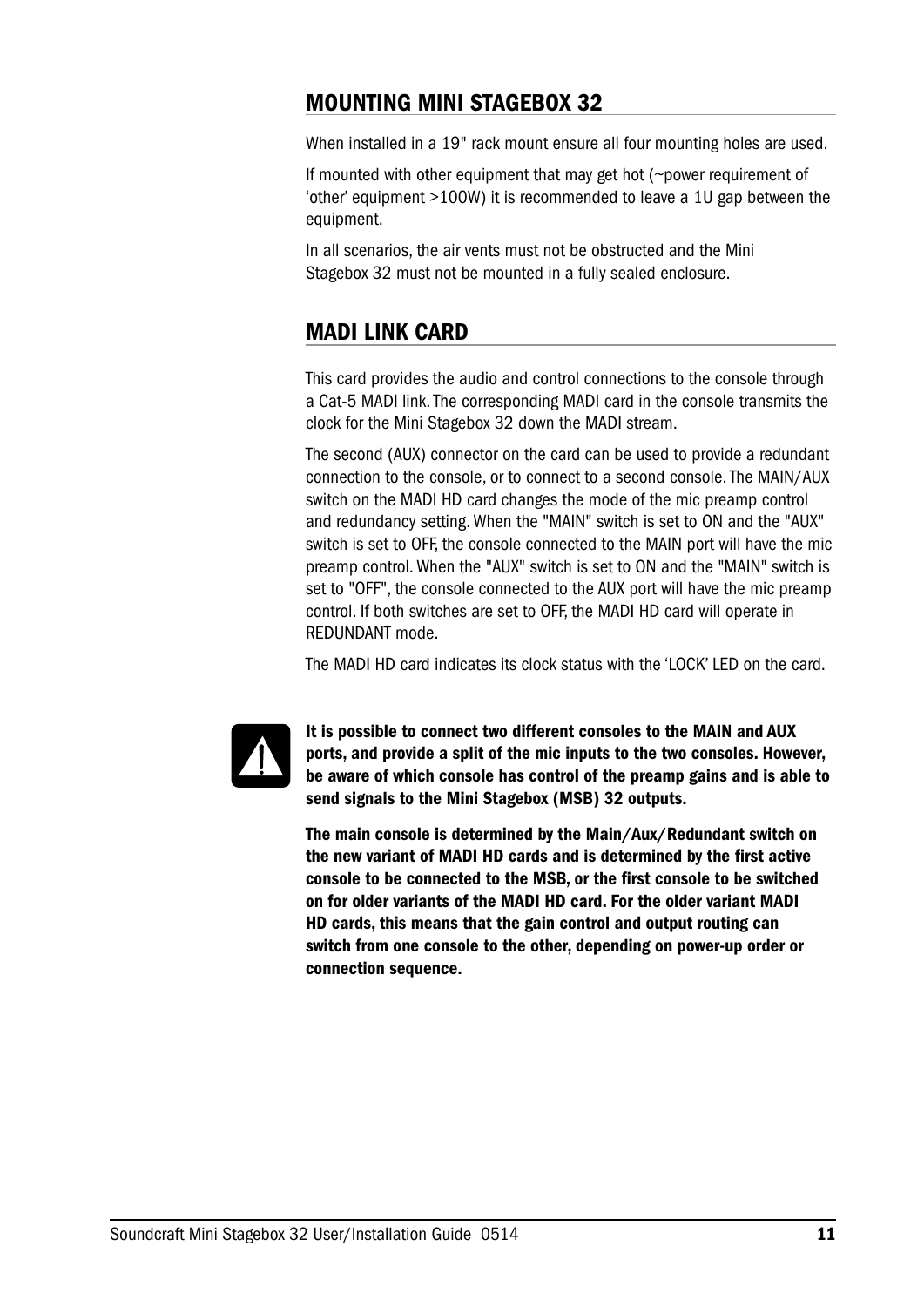## CONNECTING IT UP

#### MINI Stagebox Connecting to Vi2-Vi6 Range Consoles

Note: Connections from the local rack to the Mini Stagebox 32 may vary depending on actual flightcase and breakout panel options.

#### Local Rack

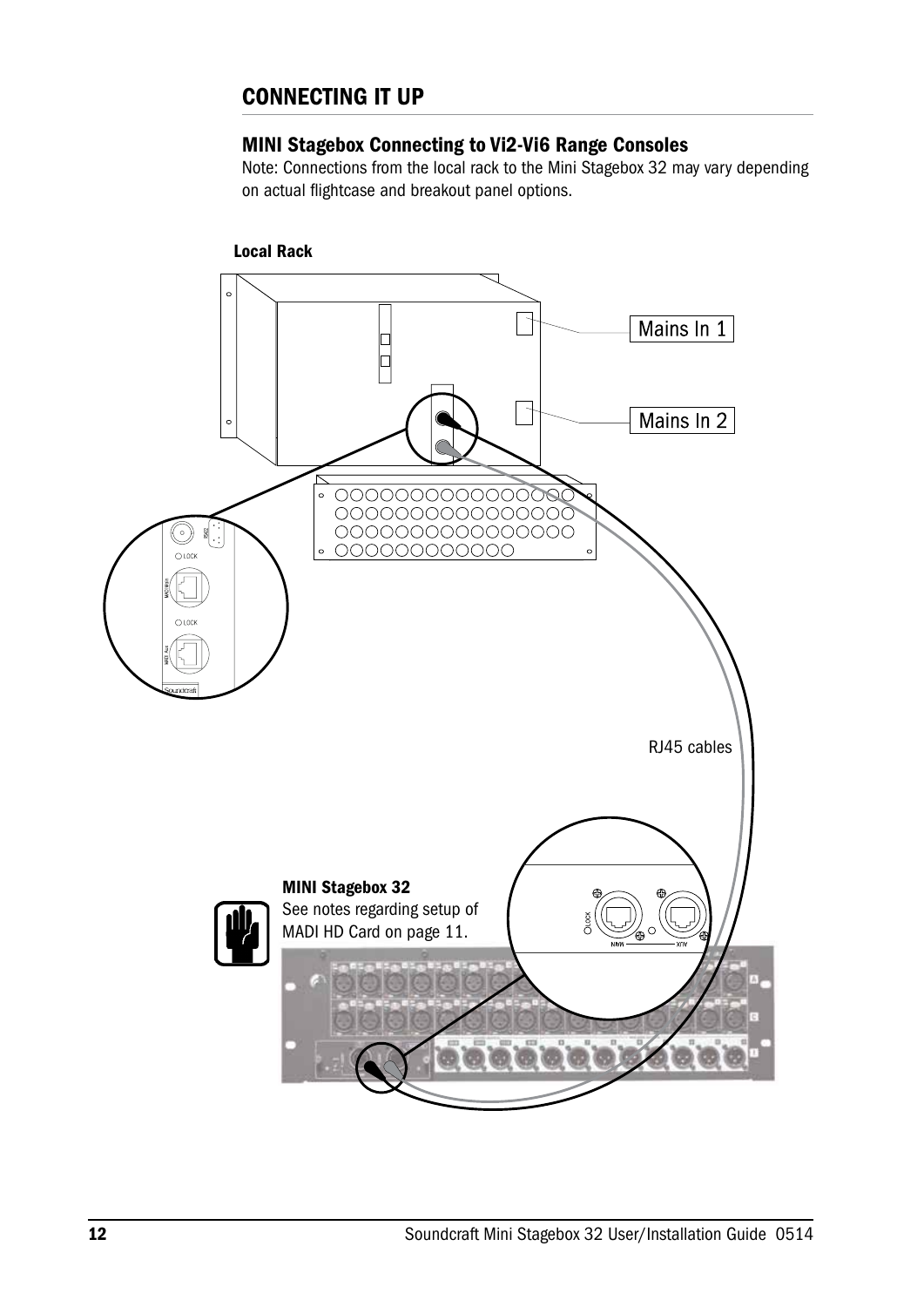### MINI STAGEBOX 32 CONNECTING TO Si OR Vi1 CONSOLES

- Connections from the console to the MINI Stagebox may vary depending on actual flightcase and breakout panel options.
- For Si1, 2 and 3 consoles, including their 'PLUS' variants, read the Si Option Slot and Option Card User Guide if using more than 1 option card in the console.

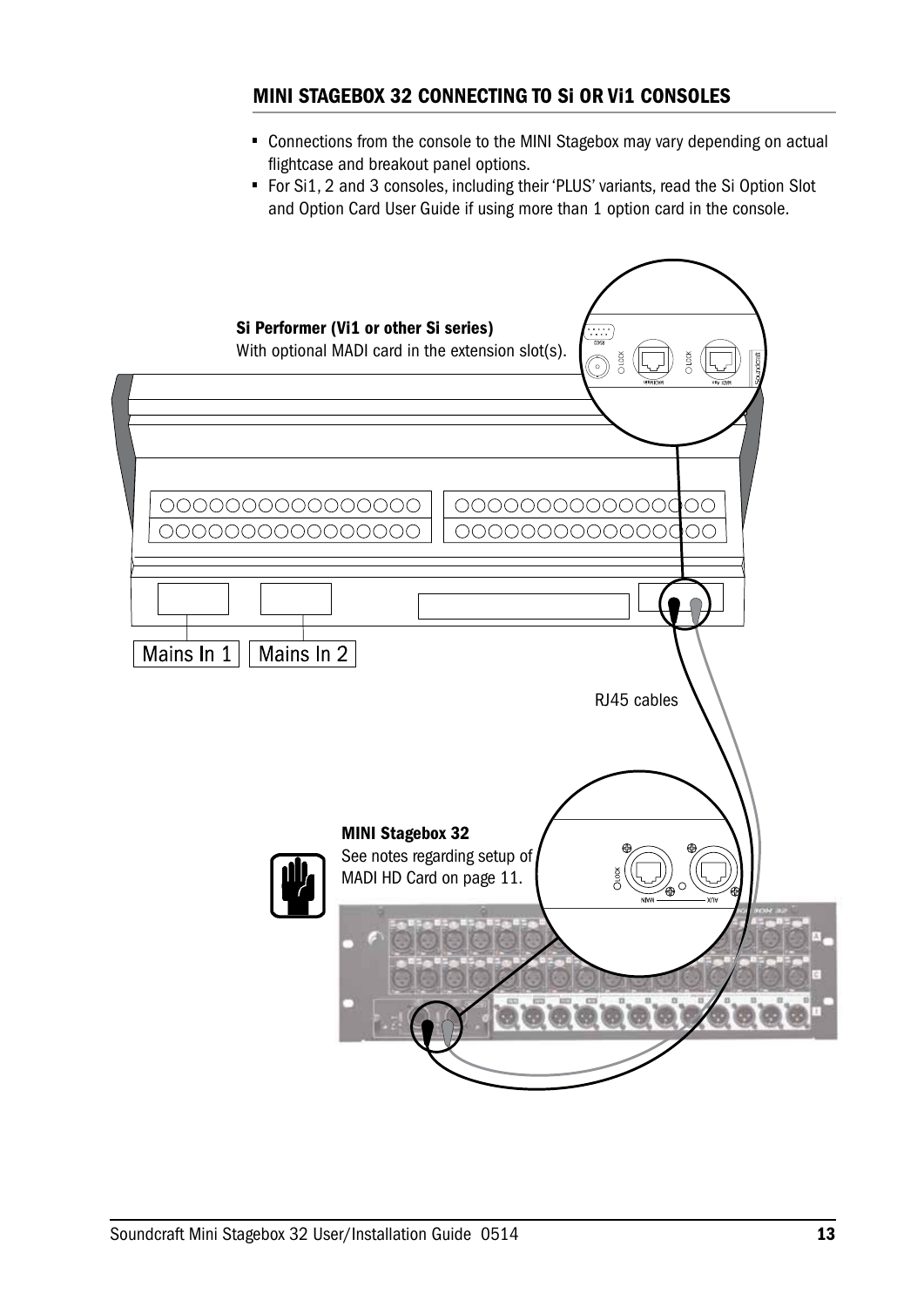### MINI STAGEBOX CONNECTING TO TWO CONSOLES

## MINI Stagebox  $0.0$  interminance Dual Cat5 MADI card with "MAIN" switch set to ON and "AUX" switch set to OFF. RJ45 cables'MAIN' console 'AUX' console 'AUX' console 'AUX' console 'AUX' console 'AUX' console 0000000000000000 0000000000000000 0000000000000000  $\overline{\Omega}$ յեթ

This console will control preamp gain and will be able to access the Mini Stagebox outputs.



Note: On older variants of the MADI HD card, dual console setup with Cat5 is dependent upon which console is powered-on and connected to the Mini Stagebox first.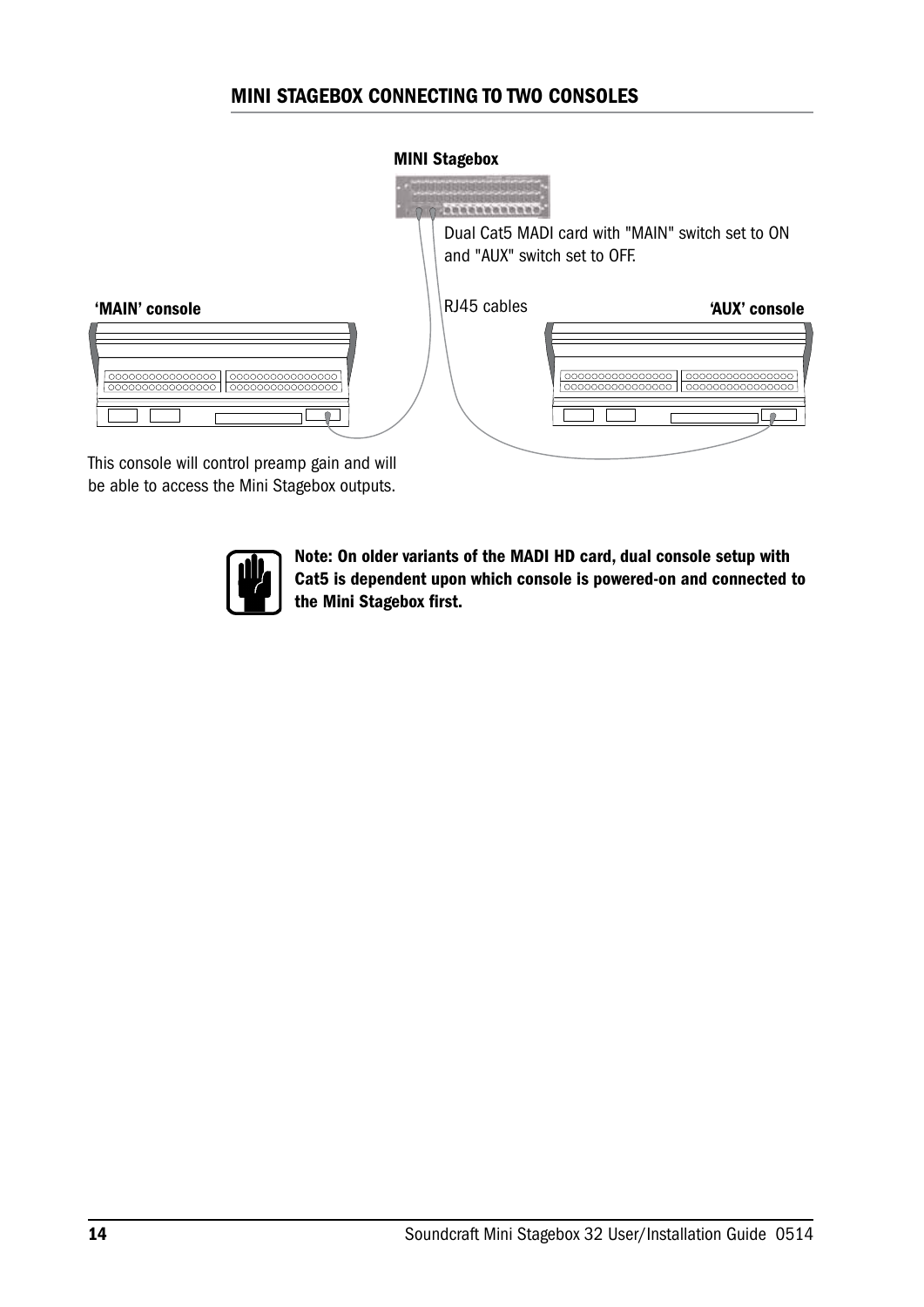## MINI STAGEBOX TYPICAL SPECIFICATIONS

| <b>Frequency Response</b>        |                                             |
|----------------------------------|---------------------------------------------|
| Mic / Line Input to any Output:  | $+0/-1$ dB, 20Hz - 20kHz                    |
| T.H.D.                           |                                             |
| Mic Sensitivity -30dBu:          | < 0.01% @ 1kHz                              |
| <b>Noise</b>                     |                                             |
| Residual noise:                  | $-85dBu$                                    |
| Mic Input E.I.N. (maximum gain): | -125dBu (150 $\Omega$ source)               |
| Mix noise, masters at unity:     | $< -86$ dBu                                 |
| 1 input to mix at unity gain:    | -84dBu                                      |
| CMRR mic @1KHz (max gain):       | -86dBu                                      |
| Crosstalk (@ 1kHz)               |                                             |
| Mic - Mic:                       | <-80dB@1kHz                                 |
| <b>Input Gain</b>                |                                             |
| Mic Gain:                        | -5dB - 58dB integrated pad design 1dB steps |
| Max. input level:                | $+24dBu$                                    |
| Max. output level:               | $+22$ dBu                                   |
| Sample rate:                     | 48kHz                                       |
| Convertor resolution:            | 24 bit                                      |
| Latency:                         | 1.5 <sub>ms</sub>                           |
| Internal clock accuracy:         | $+/- 25$ ppm                                |
| Mains power consumption:         | 33W                                         |
| Mains voltage operating range:   | $90 - 264$ VAC, $47 - 63$ Hz                |
| Operating temperature range:     | $-10^0C - +50^0C$                           |
| Relative humidity:               | $0 - 90%$                                   |
| Storage temperature range:       | $-10^0C - +50^0C$                           |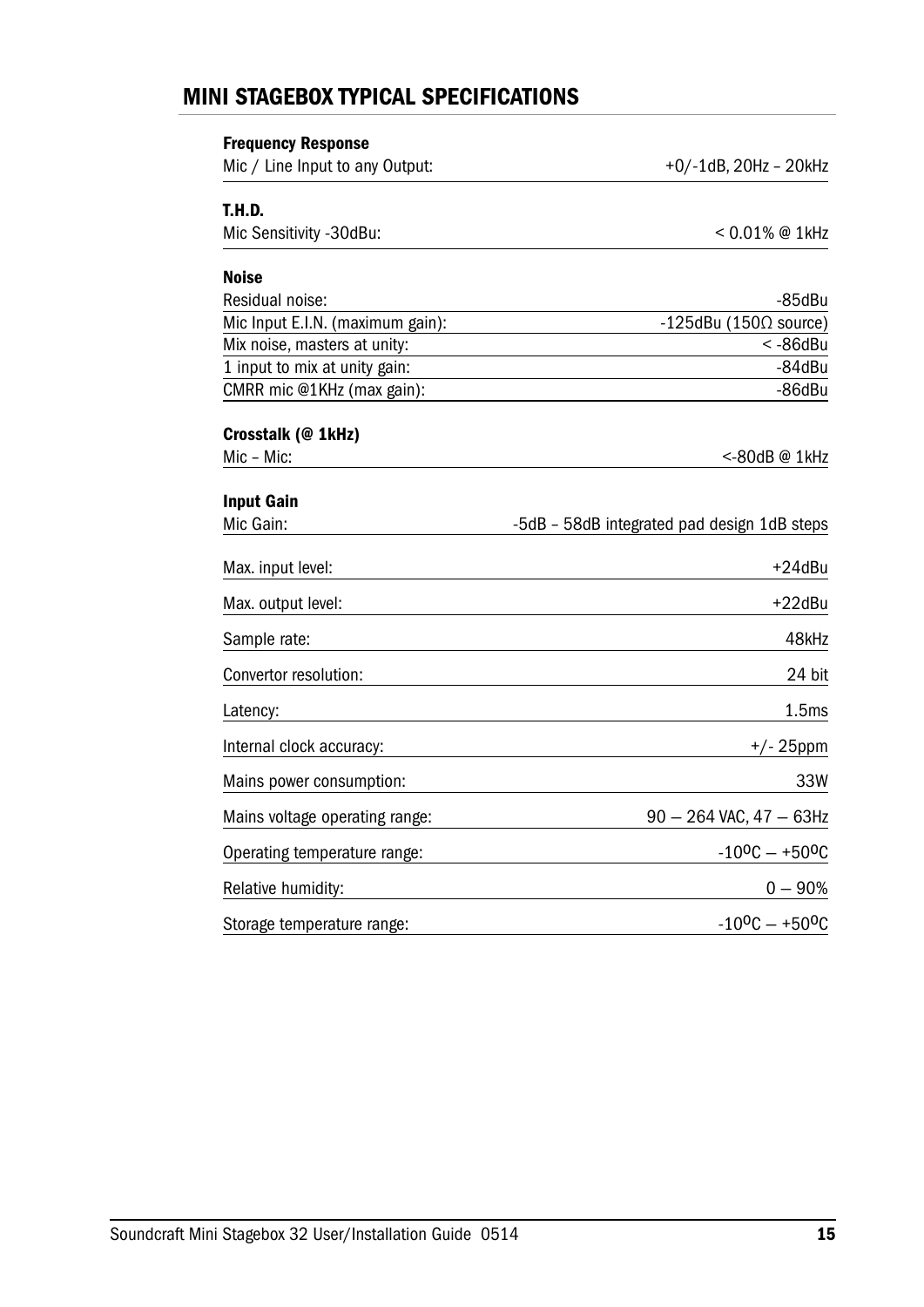## WARRANTY

- 1 Soundcraft is a trading division of Harman International Industries Ltd. End User means the person who first puts the equipment into regular operation. Dealer means the person other than Soundcraft (if any) from whom the End User purchased the Equipment, provided such a person is authorised for this purpose by Soundcraft or its accredited Distributor. Equipment means the equipment supplied with this manual.
- 2 If within the period of twelve months from the date of delivery of the Equipment to the End User it shall prove defective by reason only of faulty materials and/or workmanship to such an extent that the effectiveness and/or usability thereof is materially affected the Equipment or the defective component should be returned to the Dealer or to Soundcraft and subject to the following conditions the Dealer or Soundcraft will repair or replace the defective components. Any components replaced will become the property of Soundcraft.
- 3 Any Equipment or component returned will be at the risk of the End User whilst in transit (both to and from the Dealer or Soundcraft) and postage must be prepaid.
- 4 This warranty shall only be valid if:
	- a) the Equipment has been properly installed in accordance with instructions contained in Soundcraft's manual; and
	- b) the End User has notified Soundcraft or the Dealer within 14 days of the defect appearing; and
	- c) no persons other than authorised representatives of Soundcraft or the Dealer have effected any replacement of parts, maintenance adjustments or repairs to the Equipment; and
	- d) the End User has used the Equipment only for such purposes as Soundcraft recommends, with only such operating supplies as meet Soundcraft's specifications and otherwise in all respects in accordance with Soundcraft's recommendations.
- 5 Defects arising as a result of the following are not covered by this Warranty: faulty or negligent handling, chemical or electro-chemical or electrical influences, accidental damage, Acts of God, neglect, deficiency in electrical power, air-conditioning or humidity control.
- 6 The benefit of this Warranty may not be assigned by the End User.
- 7 End Users who are consumers should note their rights under this Warranty are in addition to and do not affect any other rights to which they may be entitled against the seller of the Equipment.

#### PRODUCTS UNDER WARRANTY

UK customers should contact their local dealer.

Customers outside the UK are requested to contact their territorial distributor who is able to offer support in the local time zone and language. Please see the distributor listings on our website (www.soundcraft.com) to locate your local distributor.

#### OUT-OF-WARRANTY PRODUCTS

For out-of-warranty consoles purchased in the United Kingdom, please contact the Customer Services Department (e-mail: soundcraft.csd@harman.com) at the factory in Potters Bar, Hertfordshire: Telephone +44 (0)1707 665000. For all other out-of-warranty consoles, please contact the appropriate territorial distributor.

When mailing or faxing please remember to give as much information as possible. This should include your name, address and a daytime telephone number. Should you experience any difficulty please contact Customer Services Department (e-mail: soundcraft.csd@harman.com).